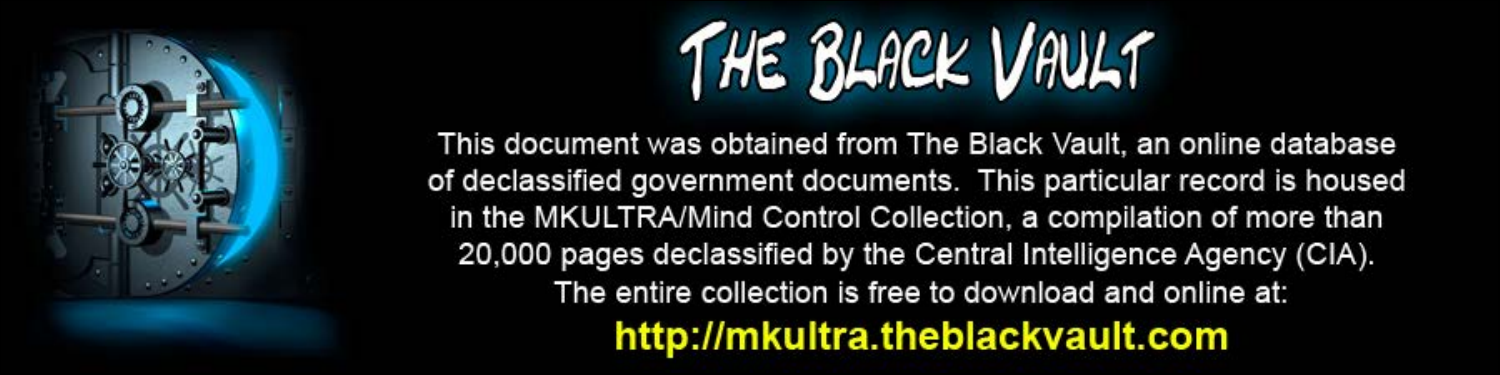# This Document consists of 4 pages

27.

Copy 2 of  $\frac{7}{5}$  copies

# SIXTH MONTHLY PROGRESS REPORT

wate di

热燃度

 $\mathbb{Z}$  is the same of  $\mathbb{Z}$ 

December 20, 1965

Contract No.

 $\rightarrow$  ...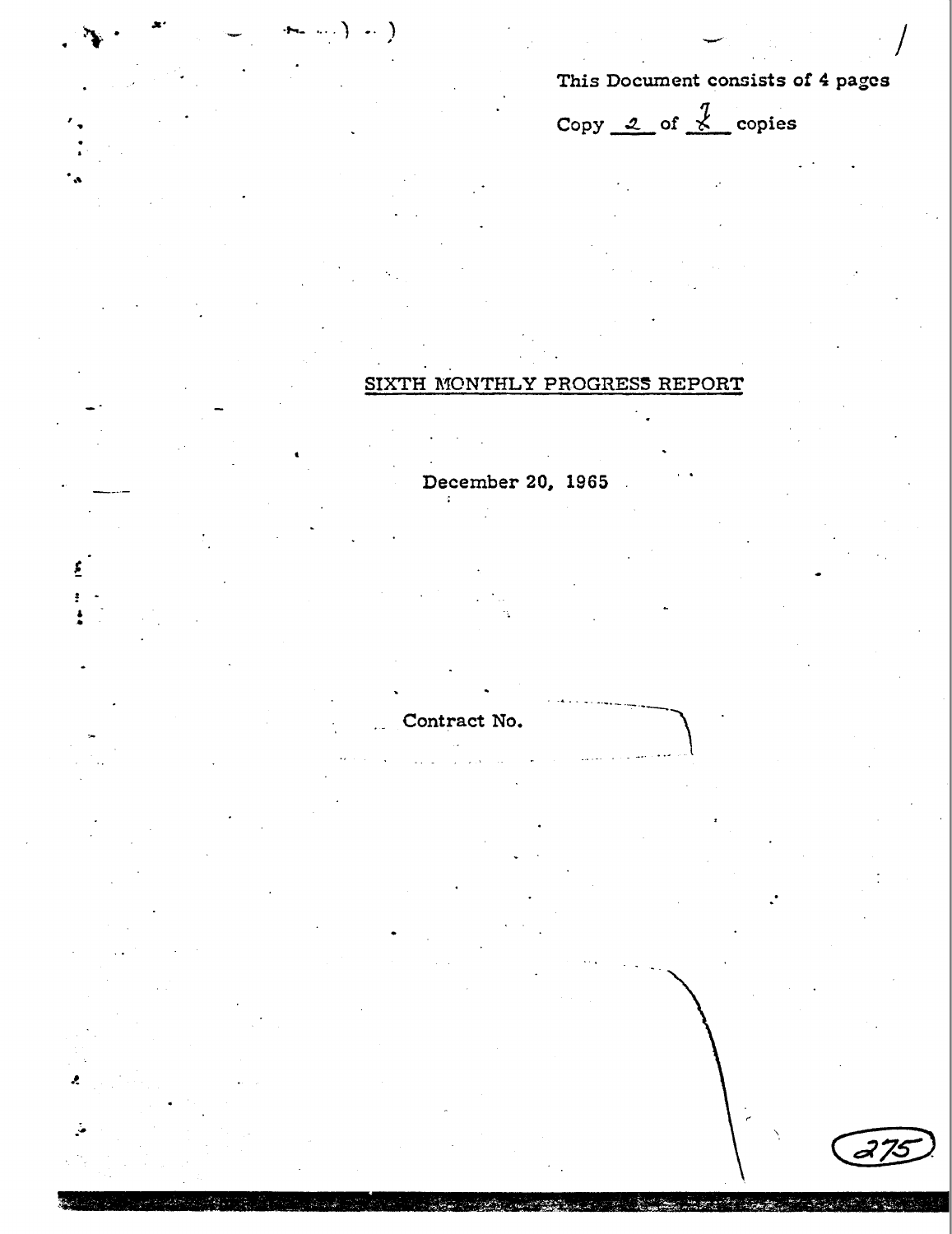$=$   $\sqrt{2}$ ,  $\sqrt{2}$ 

# Page 1 of  $\frac{A'}{B}$  pages

-1-

## I. SUMMARY

-......... ~ .

 $\mathbf{r}$ 

During the preceding month of November 1965, progress continued in the following task areas:

·.

1. Miniature Recorder Development

2. Animal Training Facilities Directory

Progress is on schedule in each of these areas.

n. PROGRESS ON TASKS

## A. Miniature Recorder

Analysis of the results thus far in the experimentation with photo-sensitive filaments as the basis for a miniaturized sound recorder has progressed to a point where feasibility has been established and future development necessitates further programming. A three -phase program is envisioned as the logical approach to development leading up to a prototype design.

1. Standardization of Emulsion and Coating Procedure

A known emulsion speed and its control are essential to the response, recording and resolution of readout for both test and operating purposes. *A* solution to the problem of developing an emulsion having consistent and uniform properties will require further experimentation. The services of an emulsion consultant would expedite development of this particular phase.

2. Refinement of Recorder

Further development and refinements in the equipment and procedures for the recording mechanism, light modulation, filament handling and emulsion development are required prior to prototype design. A combination laboratory and darkroom and some specialized equipment would be required for this phase.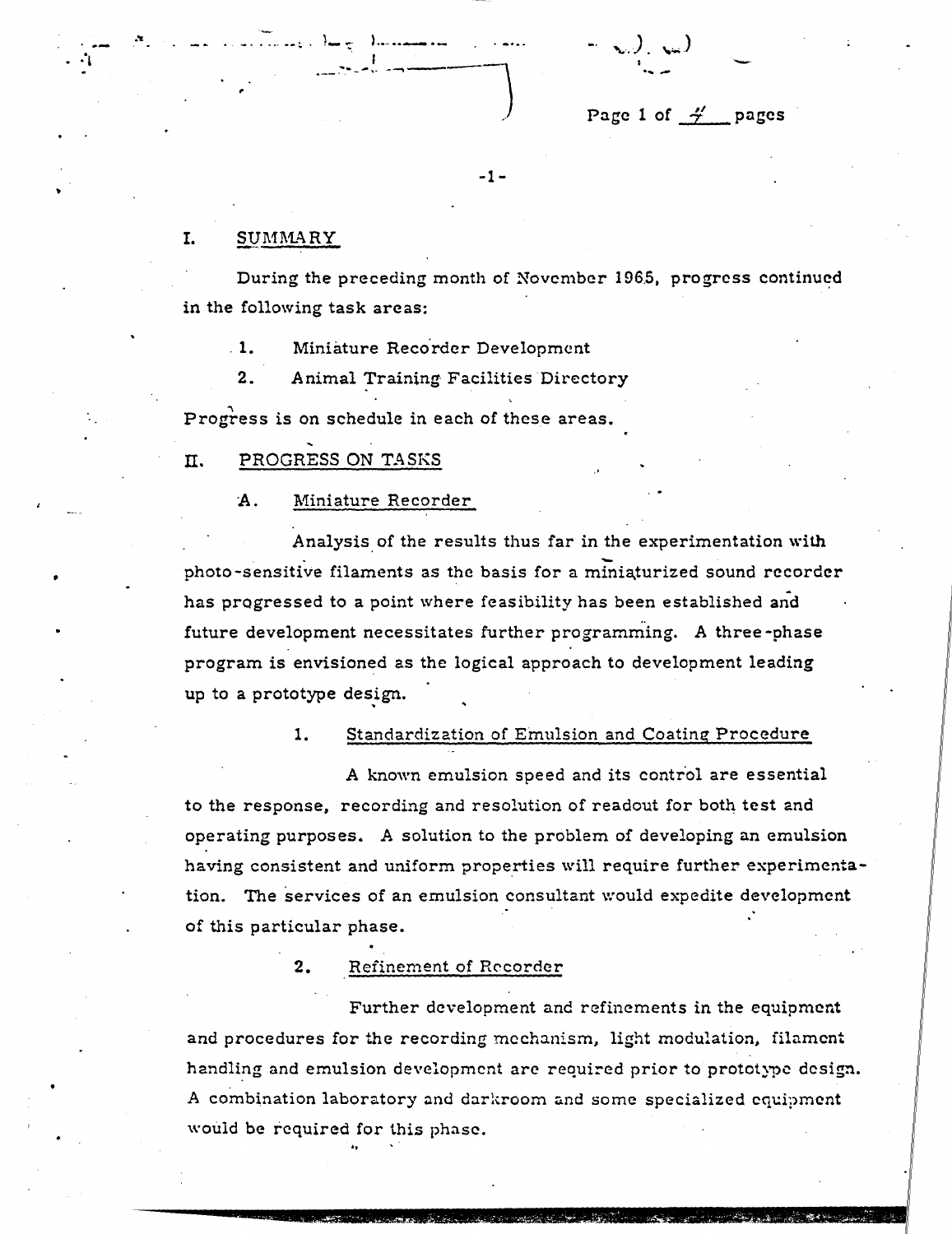Page 2 of  $\mathcal{L}$  pages

## 3. Readout Equipment Development

-2-

 $\ldots, \bigcirc$  ما $\ldots$  ...

. ... ........ •

•

An experimental apparatus designed to permit recog-. nizable readout is necessary for system testing and identification of unexpected requirements. Design and fabrication of this equipment can be restricted to that sufficient only to provide meaningful measurements.

Efforts during the past month have also been devoted to a preliminary evaluation of the feasibility of employing a magnetic substance coating of the 15 denier nylon monofilament by a process similar to that employed for the photographic emulsion. Contacts have been made with suppliers of magnetic iron oxides and materials are currently on hand for the initial tests.

Three distinct advantages are apparent in the employment of **a**  magnetic process as opposed to a· photographic recording process. **A**  magnetic system would permit immediate playback, negate photo processing facility requirements, and expedite development by drawing from the readily-available technology in this area.

### B. Animal Training Facilities Directory

..

Progress in this task area is essentially complete with the .<br>delivery of three compilations of the following descriptions.

1. Catalogue of Trainers and Facilities (Consumers Guide)

This item contains the identification of six species of animals, including the cat, dog, pigeon, crow, starling, and marine mamals,cross-indexed by behavioral scientists, trainer, performer acts, exhibitor, and supplier (non-breeder). Selected texts on the training and care for each of the foregoing species are referenced in the catalogue.

A complete dossier on the cat was included as a sample to illustrate one method of presenting ready-reference material.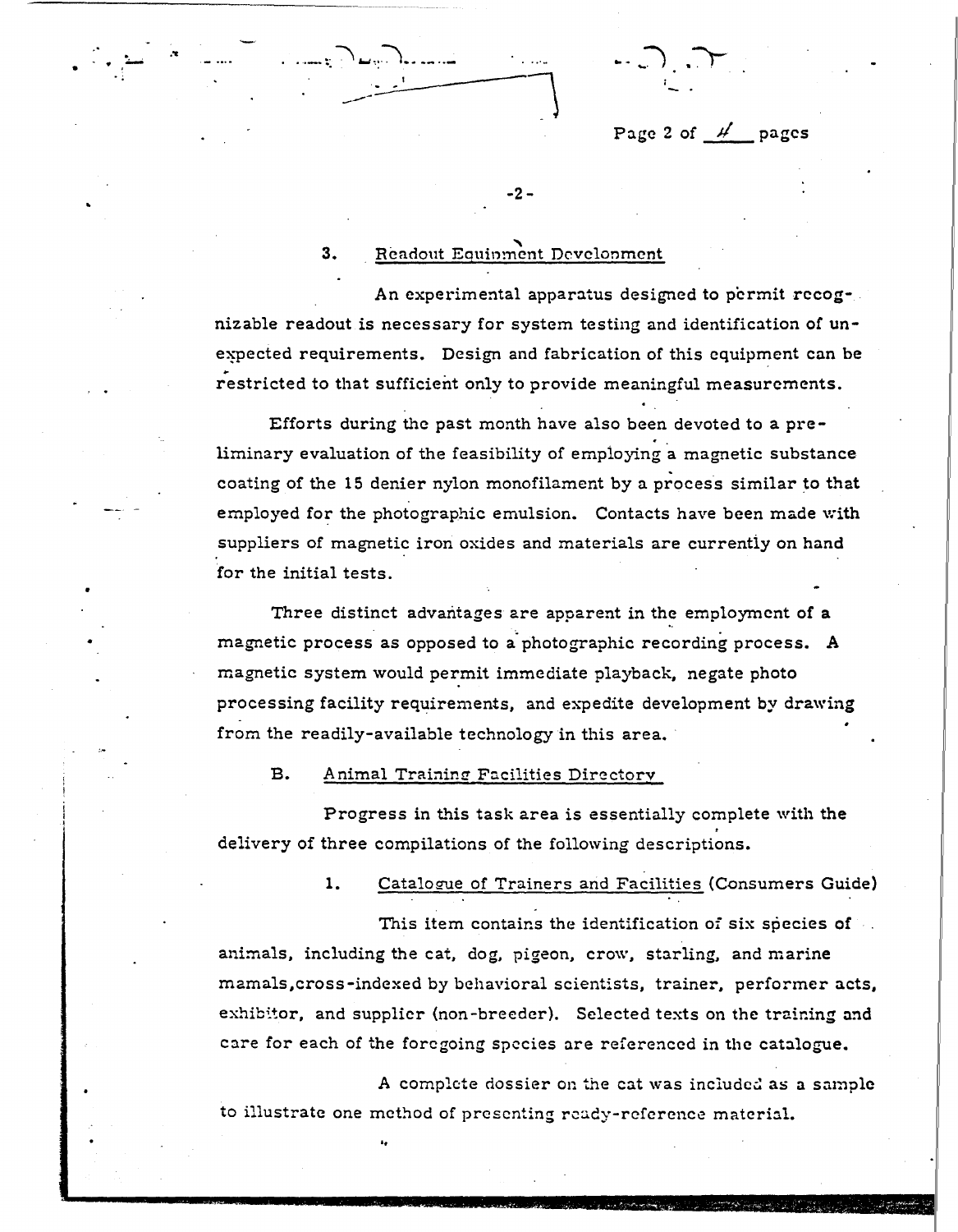#### Directory of Commercia Ly available Animals  $2.$

Ninety-hine Animal species, seventy bird species, twenty eight reptiles and amphibians and ten miscellancous forms of wild life are identified as to a known source for procurement within the continental United States.

> $3<sup>l</sup>$ Uniterm (Index to a Bibliography of Animal Charles : Islics Behavior, and Pays. Logy)

This system is designed to index a relatively small quantity (up to 2000) of bibliographical clientons in the area of interest. The Uniterm consists of thirty-nine subjects relating to animal characters. istics, behavior and physiclogy indexed to the literature of 341 attn. .. hoted as authorities in this field.

#### PLANS FOR COMENG MONTH  $\overline{\mathbf{m}}$

 $\mathbf{A}$ . Miniature Recorder

Investigate various materials, methods and rechnicules the magnetic substance coating of a lo-denier hylon monofilariert. Colearly improvised test procedures to ascertain the potential recording and that  $\cdot$ buck consbilities of the coated monofilament.

 $\mathcal{D}_{\mathcal{L}}$  . RF and Optical

Complete analysis of the parameters and constraints relating Investigate proposed systems through reto finement of the foregoing.